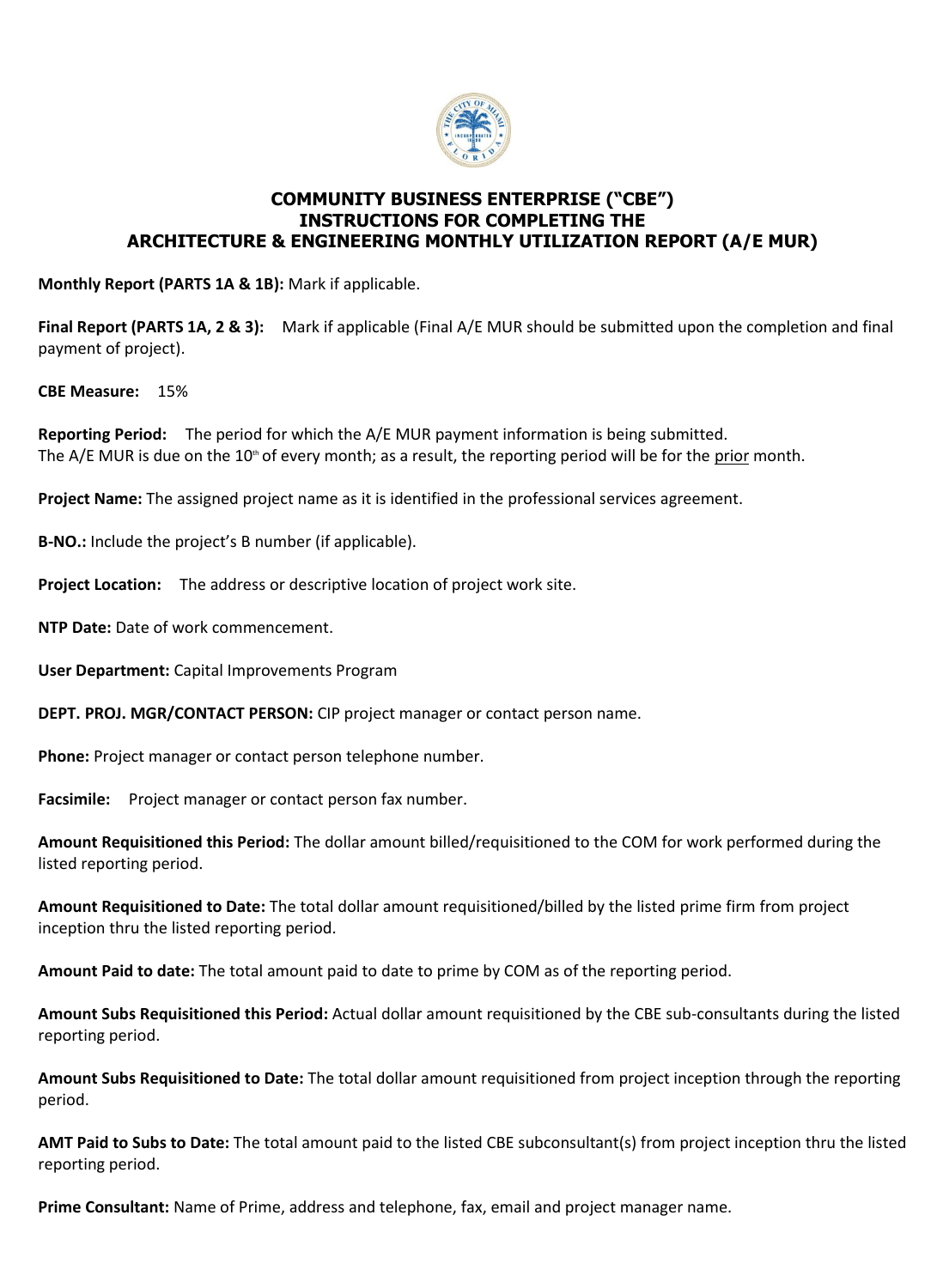**Contract Award:** Date of contract award and agreement amount.

**Change Order Modification Amount:** The total amount of all approved change orders thru the listed reporting period.

**Additional Services Amount:** Any dollar amount added for additional services.

**Scheduled Completion Date:** The anticipated date the contract will be completed.

**Percentage of Contract Completed:** The proportion of work that has been completed for this project stated as a percentage.

**Name of Sub-consultant:** The legal name of all sub-consultant(s) meeting a goal listed on the Prime's Letter of Agreement (s).

**Agreement Amount:** The dollar value of the executed agreement between the prime consultant and CBE sub consultant. If the agreement amount is different from the value of the approved LOI, a new LOI must be submitted for review and approval.

**Description of Work:** A brief description of the scope of work to be performed by COM sub-consultant(s). If the scope of work is different from the percentage listed on the LOI, a new LOI must be submitted review and approval.

**Goal % Paid to Date:** The goal percentage that is being fulfilled by the CBE sub-consultant. If the percentages differ from the percentage listed on the LOI(s), a new LOI(s) must be submitted to the COM for review and approval.

**\$ Amount Sub Requisitioned This Period:** Total dollar amount CBE sub-consultant is requesting.

**Total \$ Amount paid to Sub to date:** The total amount paid to date by prime to sub as of the reporting period.

**Actual Stating Date:** Date of work commencement.

**Scheduled Completion Date:** The anticipated date the Subconsultant will be completed.

**Authorized Signature of Prime Consultant:** Signature of the person completed the firm, name, title

## **PART 2**

**Name of Sub consultants:** The legal name of all sub CBE consultant(s) meeting a goal listed on Letter of Agreement(s) submitted to COM.

**Authorized Signature of Sub consultant:** The legal name of all sub consultant(s) meeting the goal listed on the Letter of Agreement(s) submitted to COM.

**Total Agreement Amount:** The dollar value of the executed agreement between the prime consultant and CBE sub consultant including amendments.

**Final SUB Requisition Amount:** Actual dollar amount of final requisition to the prime consultant.

**Total Paid to Date to Sub consultant:** The total amount paid by the Prime Consultant to the CBE sub consultant.

**Total Sub Requisitioned to Date:** Total amount requisitioned by the CBE sub consultant to date.

**Date of Work Completion:** Date the CBE sub consultant completed the work.